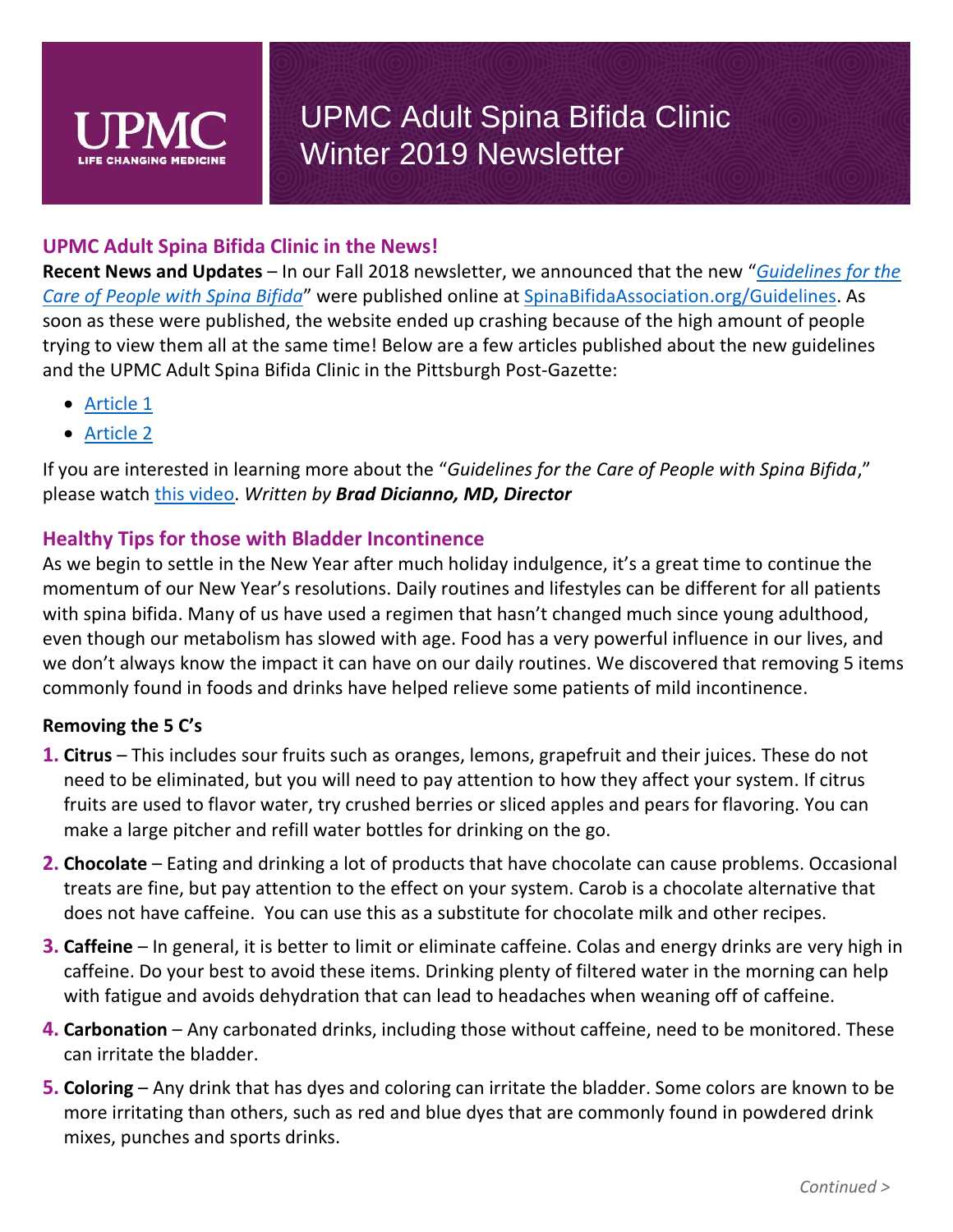

You should be aware of how your body responds to certain foods. Next time one of these items is consumed, make note of how your bladder responds. If you try to remove some of these items and see your body's reaction, you might be pleasantly surprised to find relief over time. You may find it hard to remove some of these items from your diet, but drinking 8 oz. of water before and after consuming them can help get rid of some irritations. Trying new ways of doing things is never easy. The first step is changing your perspective and seeing this as a new food adventure. American author William Feathers once said, "One way to get the most out of life is to look upon it as an adventure." You never know what you may discover. *Written by Sara Izzo*

### **Your Fitness Journey Starts Here**

**Being Active with Spina Bifida** – Starting your fitness journey can be quite intimidating if you don't know where to start. It can be especially intimidating for someone with spina bifida. Our goal is to show you that you can be healthy and physically active while living with spina bifida. Each of our newsletters will have a different movement and/or exercise routine with a video that shows some exercises that you can try out for yourself. Click [here](https://www.youtube.com/watch?v=A6BO8LhbXbQ) to watch an introductory video. More videos will be posted with some of our recommended exercises. If you have any questions about your fitness journey, please feel free to contact us. *Written by Dan McCoy, ACE-CPT*

### **Healthy Living to Support Immunity**

**The Connection Between Nutrition and Fighting Illnesses** – Flu season is one of the top reasons for unplanned doctor visits and call-offs from work. In response, there tends to be an overwhelming number of articles and ads that push different types of remedies for boosting immunity and fighting illness during flu season, but what can we actually believe? Most researchers and health care professionals recognize that there is a connection between nutrition and immunity.

While there is little evidence that one particular food or nutrient can help to improve immune function, research shows that the best defense for cold and flu season is to maintain a healthy lifestyle during the winter months. The best way to do this is to eat a diet packed with fruits and vegetables of various colors, whole grains and lean protein items. The natural antioxidants, vitamins, minerals and protein found in these foods can support your overall health and well-being. When you are putting together your next meal, keep in mind that variety is key and try to include fresh sources of all the different food groups. Take the time needed for yourself and your family to prepare balanced meals, exercise regularly, and get enough sleep so that your body is strong enough to fight off unwanted illnesses. *Written by Sabrina Palmieri, RD, LDN*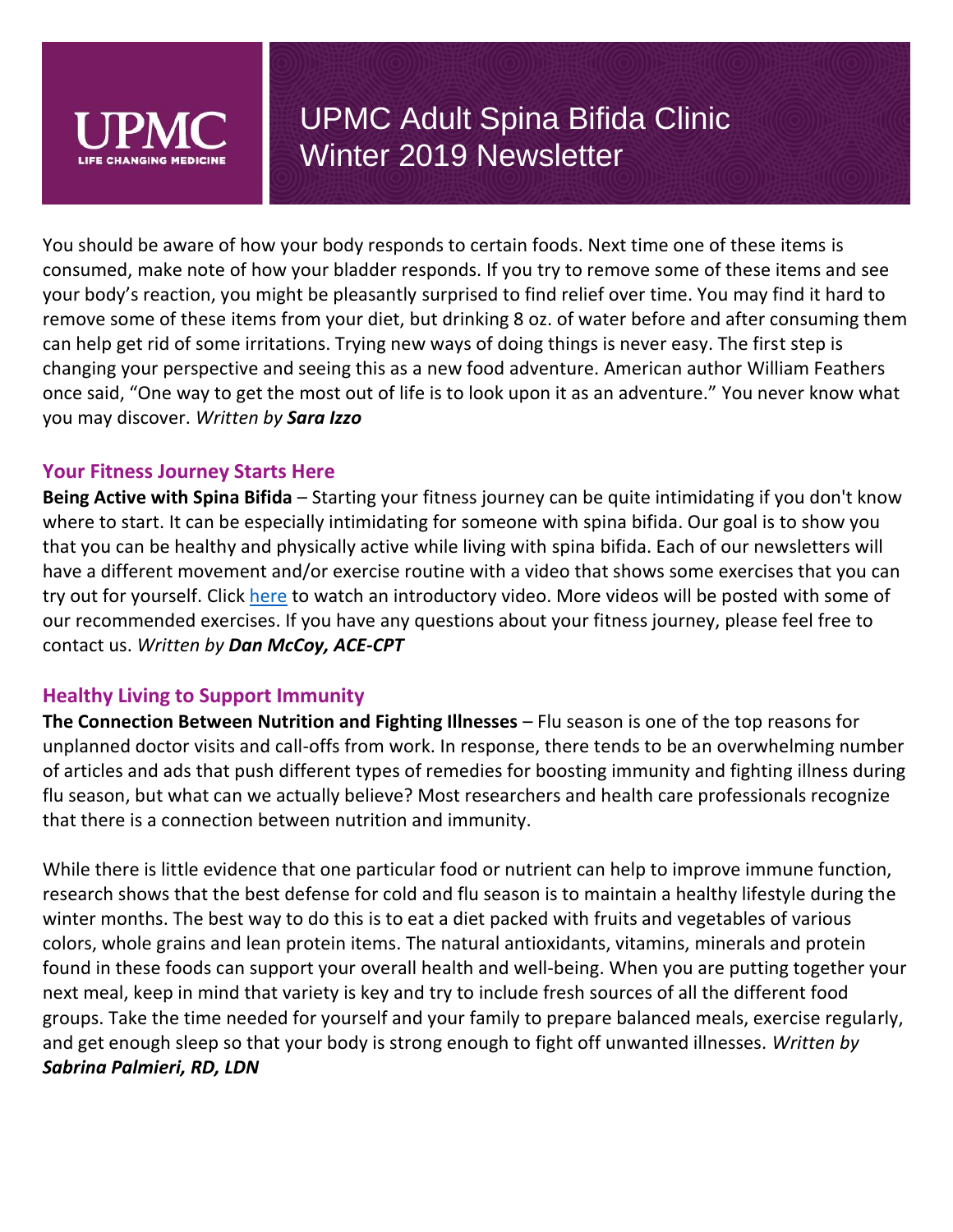

#### **Monica Still's Spina Bifida Story**

**Advocating for Yourself** – The most important life lesson that my mother taught me was how to advocate for myself with health care professionals and those who cover the costs my care. From when I was very young, my mother always made sure to include me in my health care decisions. I was able to sit in on all discussions with my doctors and she helped to explain what needed to be done to get my needs met and paid for.

At every appointment, my mother made sure to ask the doctors many questions and got answers before we went home. She kept notebook of questions with her and wrote down the answers so she could remember what was said later. Now, as an adult aging with spina bifida, I am doing the same thing. I have found that writing my questions down in a notebook beforehand and bringing it with me to appointments helps me to better discuss my care needs. I also try to bring a friend or family member with me whenever possible. Having someone there helps me to remember what I wanted to talk about with my doctor and/or what was discussed after my appointment. Not so long ago, most children born with spina bifida did not live long enough to have the health problems that go along with aging. It's no surprise that you are able to find many doctors who are experts in their specialty, but do not have much experience with spina bifida. For years I have struggled to explain how my spina bifida affects all of my health issues. Now, with the "*[Guidelines for the Care of People with Spina Bifida](http://spinabifidaassociation.org/guidelines/)*," I have a link that I can share with my doctors that better explains spina bifida and the health problems associated with it.

Figuring out how to get the services and treatments you need paid for can be one of the hardest things to do when you are your own advocate. It's important to educate yourself on what requirements the payer source has. Always ask what the rules are and what you need to do to follow them. Sometimes, the answer is no. When this happens, make sure to ask what you can do to appeal the decision. It helps to be aware of deadlines and write everything down, including who you speak to. When in doubt, ask for help from your doctor, the payer source, or an outside advocate. The more advocate for yourself, the more confidence you will have in discussing and handling your care needs. Ultimately, you will find that being an active participant in your care has many untold benefits. *Written by Monica Still, RN, BSN*

#### **Talking about Transition**

There are many parts of transition that we will discuss in your upcoming appointments. This winter season is a great time to talk about the importance of finding a primary care doctor (PCP). This would be a doctor that you could go to for your yearly exams, immunization updates, sick visits, and any other health care needs specific to you. Now that we are well into the new year, it is a great time to be sure you are scheduled for your annual visit with your PCP. At this visit, we encourage you to discuss if certain vaccinations such as the flu, pneumonia, and Tdap booster are right for you. If you do not have a PCP, please contact our clinic so that we can help you find one. Remember to wash your hands often during cold and flu season and stay warm! *Written by Rachel Young, CRNP*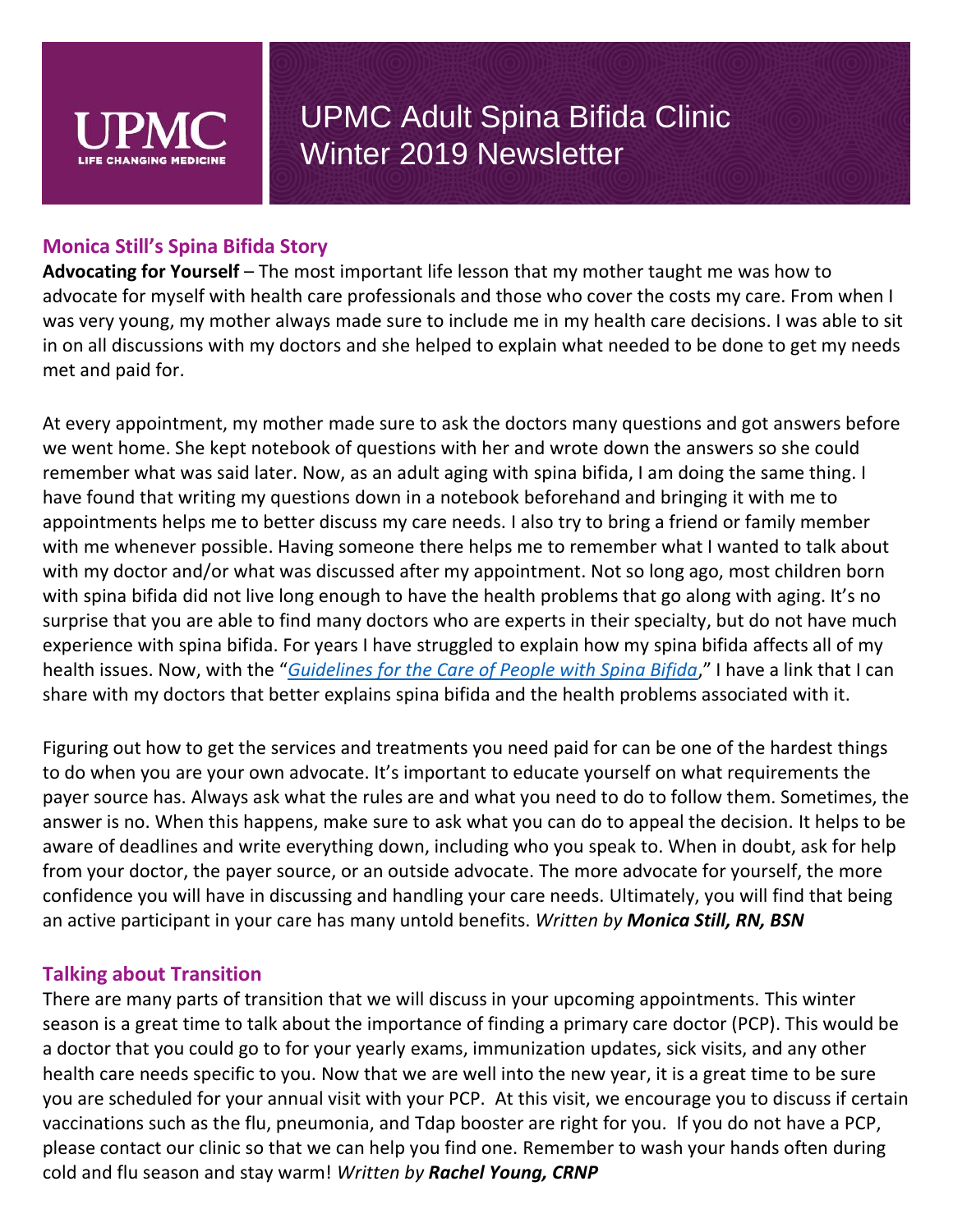

#### **What's Happening at SBAWP**

**Upcoming Events** – The Spina Bifida Association of Western PA (SBAWP) was founded by parents and is a nonprofit committed to improving the quality of life for people with spina bifida and their families. Some of the SBAWP upcoming events include:

- Adult Weekend Retreats: February 22-24 and March 22-24, 2019
- Afternoon Jamfest Fundraiser at Jergel's Rhythm Grille: March 3, 2019
- Noll Spratt Golf Outing Fundraiser: June 8, 2019
- Adult Summer Camp: June 30 July 6, 2019

For more information, please visit the website at [www.sbawp.org.](http://www.sbawp.org/)

#### **Tools for Techies and Gadget Lovers**

**Be Present, Be Happy** – Our brains are working all the time; thinking, planning, wondering, and reacting. Our minds are often occupied by thoughts of things that have already passed and plans that may happen in the future. All this reflecting and planning can be quite stressful! Mindfulness is the act of being present in the moment without judgement or emotion. You can practice being mindful in countless ways. For example, you can be mindful while focusing on drinking a hot cup of tea, or by taking slow, deep breaths while focusing on the air filling your lungs as you breathe in and then escaping your lungs as you breathe out.

Practicing mindfulness regularly can help you learn to be less reactive and more intentional with your thoughts and actions. It also can be used to calm your mind in stressful situations. Living mindfully is not as easy as it sounds. Mindfulness is a skill that requires practice to improve. Anxious thoughts and worries will still come to mind, but you can choose to let them go.

You can start being mindful right now! Take a few seconds to close your eyes, shut out what's going on around you, and be present in your body in the current moment. Decide to let negative feelings go and choose to be happy right now.

There is a mobile app for smart phones available called "**HEADSPACE**" that leads guided mediations to help users practice being mindful. You can find it by going to [Headspace.com.](https://www.headspace.com/headspace-meditation-app) *Written by Darcie Ilg, PA-C*